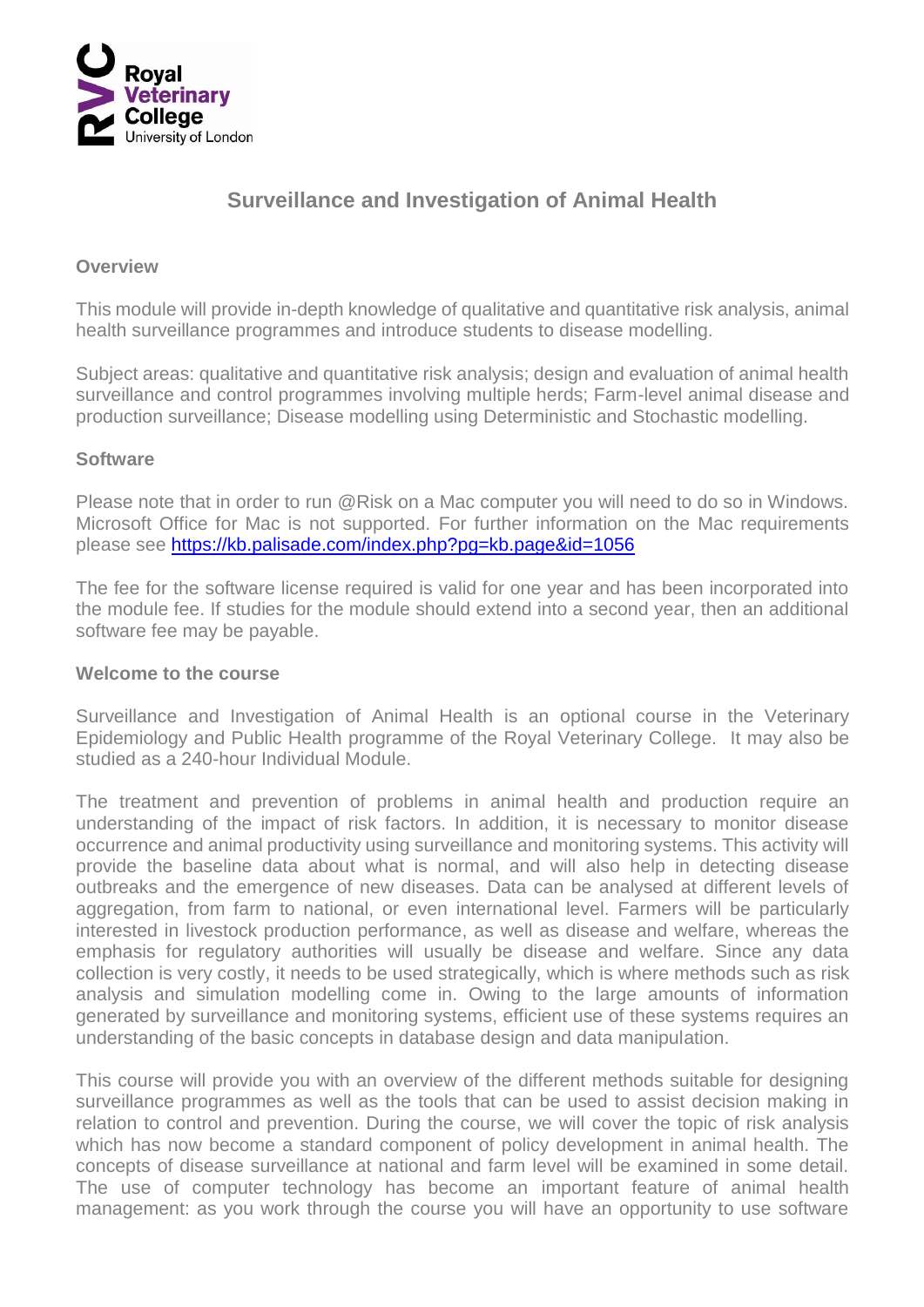packages designed especially for this purpose. Database development and use for simple analyses will be introduced and you will then explore the basic principles of simulation modelling for optimizing disease control strategies.

# **What will you learn from this course?**

By the end of this course you should be able to:

- describe the methods involved in risk analysis of animal health problems
- explain the components of disease surveillance and control at regional and farm level
- discuss the use of farm-level health and production information systems
- describe selected approaches to database design and data manipulation
- outline how simulation modelling can be used as part of policy development in animal health.

#### **Course structure**

The course consists of nine units of study, all of which you should complete. They make up the following three modules.

#### **Module 1: Risk Analysis**

In this module (Units 1–3) risk analysis is introduced, with a particular emphasis on its use for trade policy decisions. It begins with a thorough discussion of the generic framework underlying this methodology. Both qualitative and quantitative risk assessment methods are presented in some detail, and models are developed actively using @RISK computer software. An introduction to probability theory is included as it is required in the design of quantitative risk assessment models.

# **Module 2: Herd Health Surveillance and Management**

The second module (Units 4–7) covers various aspects of design and implementation of regional and farm-level production and disease surveillance programmes. It includes the specific requirements for dealing with epidemic, exotic and emerging disease problems. The methods and the necessary infrastructure are discussed, and control strategies for handling disease outbreaks are introduced. This module also provides background on the use of farmlevel herd health and production programmes. The use of computers to enhance the efficiency of herd health management is illustrated using CamDairy software.

# **Module 3 Introduction to Data Management and Simulation Modelling**

The third module (Units 8 and 9) provides an introduction to database design and related methods for more effective manipulation of data collected as part of surveillance or research activities. The basic principles of simulation modelling as a tool in animal health decision making are then introduced.